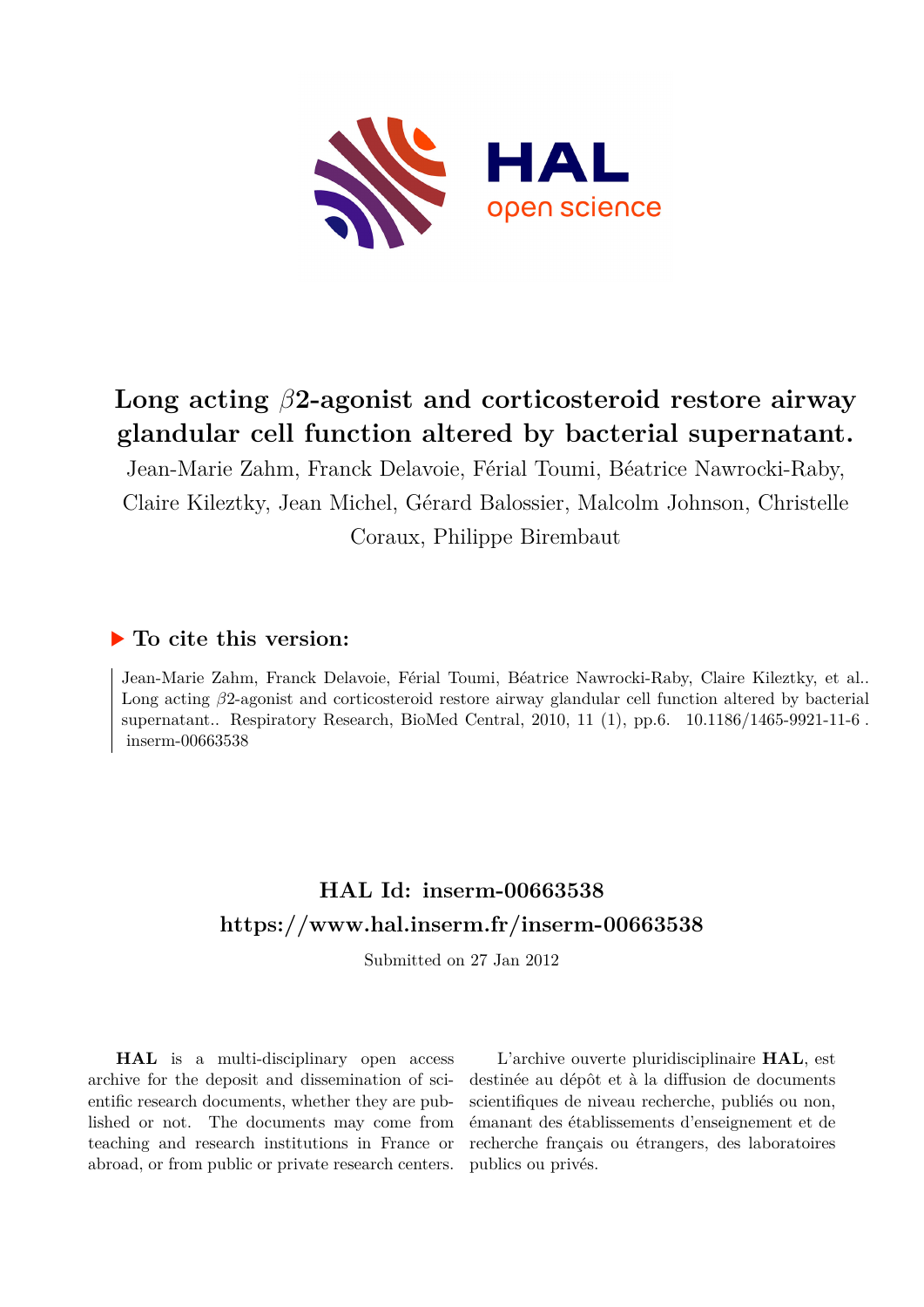# **RESEARCH CHRISTIAN CONTROL**



# Long acting  $\beta$ 2-agonist and corticosteroid restore airway glandular cell function altered by bacterial supernatant

Jean-Marie Zahm<sup>1,3\*</sup>, Franck Delavoie<sup>1,2,3</sup>, Férial Toumi<sup>1</sup>, Béatrice Nawrocki-Raby<sup>1,3</sup>, Claire Kileztky<sup>1,3</sup>, Jean Michel<sup>2,3</sup> , Gérard Balossier<sup>2,3</sup>, Malcolm Johnson<sup>5</sup>, Christelle Coraux<sup>1,3</sup>, Philippe Birembaut<sup>1,3,4</sup>

## Abstract

**Background:** Staphylococcus aureus releases virulence factors (VF) that may impair the innate protective functions of airway cells. The aim of this study was to determine whether a long-acting  $\beta_2$  adrenergic receptor agonist (salmeterol hydroxynaphthoate, Sal) combined with a corticosteroid (fluticasone propionate, FP) was able to regulate ion content and cytokine expression by airway glandular cells after exposure to S. aureus supernatant.

Methods: A human airway glandular cell line was incubated with S. aureus supernatant for 1 h and then treated with the combination Sal/FP for 4 h. The expression of actin and CFTR proteins was analyzed by immunofluorescence. Videomicroscopy was used to evaluate chloride secretion and X-ray microanalysis to measure the intracellular ion and water content. The pro-inflammatory cytokine expression was assessed by RT-PCR and ELISA.

Results: When the cells were incubated with S. aureus supernatant and then with Sal/FP, the cellular localisation of CFTR was apical compared to the cytoplasmic localisation in cells incubated with S. aureus supernatant alone. The incubation of airway epithelial cells with S. aureus supernatant reduced by 66% the chloride efflux that was fully restored by Sal/FP treatment. We also observed that Sal/FP treatment induced the restoration of ion (Cl and S) and water content within the intracellular secretory granules of airway glandular cells and reduced the bacterial supernatant-dependent increase of pro-inflammatory cytokines IL8 and  $TNF\alpha$ .

**Conclusions:** Our results demonstrate that treatment with the combination of a corticosteroid and a long-acting  $\beta_2$  adrenergic receptor agonist after bacterial infection restores the airway glandular cell function. Abnormal mucus induced by defective ion transport during pulmonary infection could benefit from treatment with a combination of  $\beta_2$  adrenergic receptor agonist and glucocorticoid.

## Background

The epithelial lining of the airways provides an efficient barrier against microorganisms through interdependent functions including mucociliary clearance, homeostasis of ion and water transport, biochemical responses and acts as a cellular barrier function by means of intercellular junctions. These functions are fundamental to the maintenance of the defence and the integrity of the airway epithelium which may be disturbed after any infectious insult in diseases such as chronic obstructive pulmonary disease (COPD) or cystic fibrosis (CF).

<sup>1</sup>INSERM, U903, Reims, F-51092, France

Staphylococcus aureus (S. aureus) is one of the most common gram-positive bacteria involved in airway infections, either primary or subsequent to viral diseases [\[1](#page-13-0)]. S. aureus is also a major cause of hospital acquired lower respiratory tract infections and is often implicated in early infectious airway disease in CF patients [[2](#page-13-0)]. S. aureus expresses several potential virulence factors (VF) that may induce airway epithelium injury and impair the epithelial wound/repair process [[3\]](#page-13-0). Remodeling that occurs following injury may considerably disturb the innate protective function of the respiratory epithelium. Abnormal expression and distribution of CFTR protein \* Correspondence: jm.zahm@univ-reims.fr **is not only caused by mutations of the CF gene but is** 



© 2010 Zahm et al; licensee BioMed Central Ltd. This is an Open Access article distributed under the terms of the Creative Commons Attribution License (http://creativecommons.org/licenses/by/2.0), which permits unrestricted use, distribution, and reproduction in any medium, provided the original work is properly cited.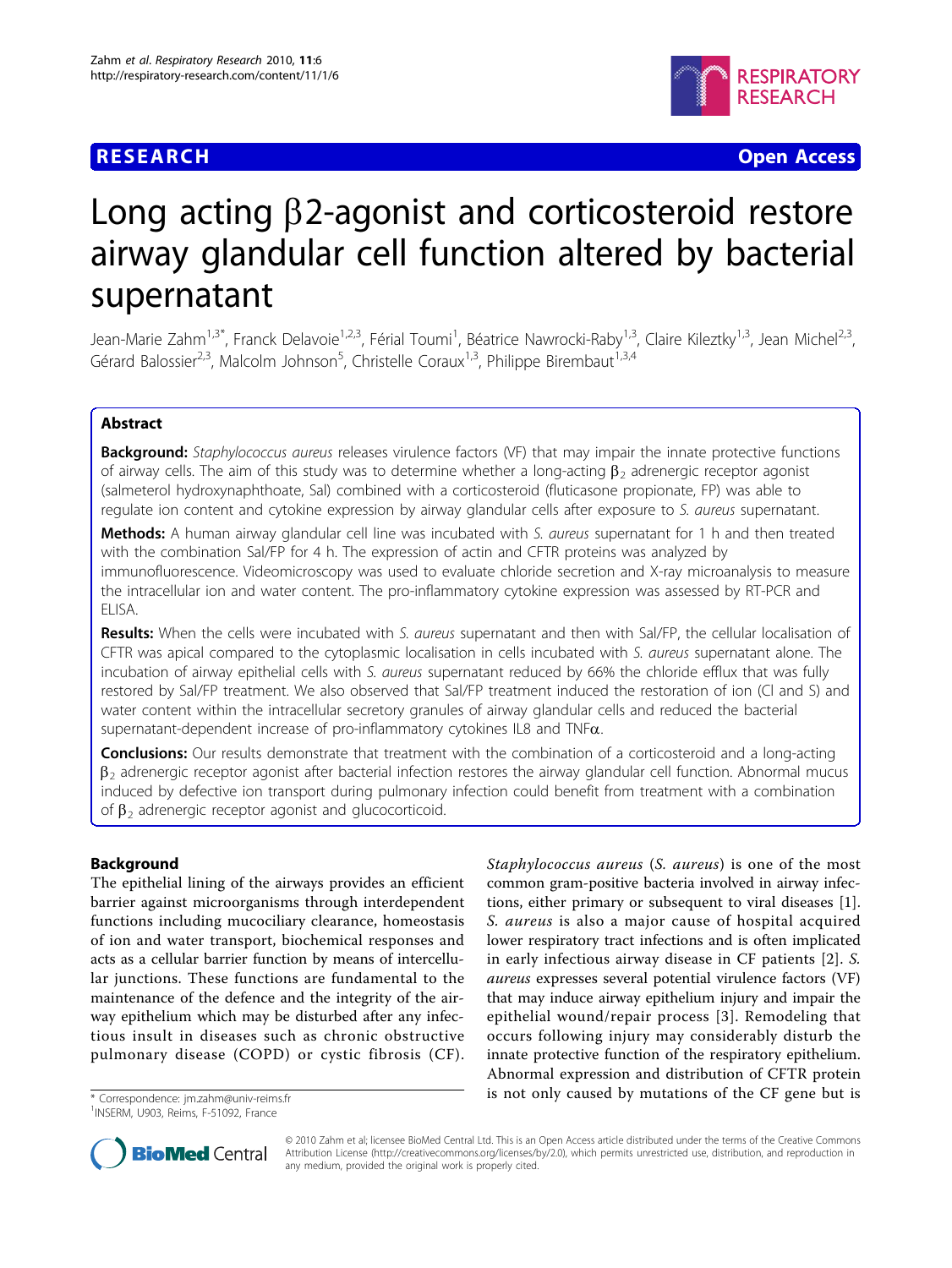also observed in non-CF inflamed and/or remodeled airway tissues [\[4](#page-13-0)] and may thereby induce alteration of the airway mucus mainly produced by the airway glandular cells [\[5](#page-13-0),[6\]](#page-13-0). Abnormal mucus production is the hallmark of chronic inflammatory airway diseases such as asthma, chronic bronchitis, and CF [[7,8\]](#page-14-0). Sputum has altered macromolecular composition and biophysical properties which vary with disease, but unifying features are failure of mucociliary transport resulting in airway obstruction [[9\]](#page-14-0). Protection of the airway epithelium or restoration of its function requires factors that prevent or reverse cellular damage caused by bacterial VF. There is already evidence of enhanced respiratory cytoprotection against bacterial infection when airway epithelial cells are preincubated with a long-acting beta-2 adrenergic receptor  $(\beta_2AR)$  agonist [[10\]](#page-14-0). Furthermore, the increased CFTR expression associated with  $\beta_2AR$  stimulation may have other beneficial effects on ion and water transport, protein expression and differentiation [[11](#page-14-0)]. We have also shown that pre-treatment with the combination of a long-acting  $\beta_2AR$  (salmeterol hydroxynaphthoate, Sal) and a corticosteroid (fluticasone propionate, FP) induces a downregulation of *S. aureus*-induced airway epithelial inflammation, particularly by modulating the expression of cytokines such as IL-6, IL-8 or TNF $\alpha$  [[12\]](#page-14-0).

Although previous studies have shown a preventive role of combined  $\beta_2AR$  agonist/corticosteroid (Sal/FP) on COPD exacerbations [[13](#page-14-0)] and bacterial VF-induced alterations in human airway epithelial cells, the role of this combination used as a treatment to correct the deleterious effect of bacterial VF is currently unknown. In addition, whether bacterial infection of airway epithelial cells may induce alterations in ion transport and loss of epithelial electrolyte homeostasis has not been extensively investigated. Therefore, the aim of this study was to determine whether Sal/FP combination is able to restore intracellular ion and water content and inflammatory cytokine expression previously altered by S aureus supernatant. The experiments were performed on an airway glandular cell line since these cells are the main source of airway mucus and associated secretion products (ions, mucins, cytokines,) [[6\]](#page-13-0). In addition these cells are characterized by numerous intracellular secretory granules which can be analyzed in terms of ion concentration. Since S. aureus VF have been demonstrated to be able to disrupt actin cables [[14](#page-14-0)] and that this disruption may lead to CFTR delocalisation [[15\]](#page-14-0), we also investigated the effect of Sal/FP treatment on actin and CFTR cellular localisation. The use of Sal/FP combination is based upon experiments by which tissues incubated with low concentrations of Sal/FP would support a synergistic action between the two compounds and that the higher concentrations showed no added benefit with respect to mucosal damage compared to either agent alone at the same concentration [\[16\]](#page-14-0).

Our results demonstrate that S. aureus VF produced during airway infection induce alterations of ion and water content in airway secretory granules, which may be at the onset of decreased mucociliary clearance frequently observed during pulmonary infection exacerbations [[17](#page-14-0)]. Treatment with a corticosteroid combined with a  $\beta_2$ AR agonist is able to correct these anomalies and may be helpful for restoring normal cytoprotective properties of the airway epithelium.

#### Methods

#### Preparation of bacterial supernatant

S. aureus strain 8325-4, a wild-type laboratory strain (fibronectin-binding protein (FnBP)  $A^+$  and FnBPB<sup>+</sup>, NTC 8325 cured of prophages), was a generous gift from T.J. Foster (Department of Microbiology, Trinity College, Dublin, Ireland). Bacterial supernatant was prepared by growing bacteria in trypticase soy broth (TSB, AES Laboratoire, Bruz, France) for 16-18 h at 37°C under agitation (120 rpm). Supernatant of  $5 \times 10^8$  cfu/ ml was obtained by centrifugation at 960  $g$  for 10 min at 4°C, then filtration through a 0.2 μm filter (Pall Gelman Science, Ann Arbor, Michigan). The supernatant containing S. aureus soluble VF was diluted to 2%, 10% or 20% in Dulbecco's modified Eagle's medium (DMEM)/F-12 (Sigma Aldrich, St Louis, MO). TSB was used as control at 2, 10 or 20% in DMEM/F-12.

#### Preparation of salmeterol hydroxynaphthoate and fluticasone propionate

Salmeterol hydroxynaphthoate (Sal), provided by GlaxoSmithKline (Uxbridge, UK), was dissolved in a minimum amount of glacial acetic acid (30 μl), then diluted to a concentration of  $2 \times 10^{-4}$  M in phosphate-buffered saline (PBS; Gibco, Invitrogen, Paisley, UK) and kept at -20°C. The solution was buffered to a pH of 7.4. The stock solution was used at a final concentration of 2 ×  $10^{-7}$  M in DMEM/F-12 previously defined as optimal for inducing airway epithelial cytoprotection [\[18](#page-14-0)].

A stock solution of fluticasone propionate (FP) provided by GlaxoSmithKline was prepared  $(1 \times 10^{-5}$  M) in 1 mM ethanol (Merck Eurolab, Darmstadt, Germany). FP was diluted with DMEM/F-12 medium to a final concentration of  $1 \times 10^{-8}$  M, a concentration previously found to have anti-inflammatory effects in bronchial epithelial cells [[19\]](#page-14-0).

#### Cell culture and experimental procedure

The transformed human tracheal glandular cell line MM-39 [[20](#page-14-0)] was grown in DMEM/F-12 supplemented with 1% Ultroser G serum substitute (Biosepra, Villeneuve-la-Garenne, France), glucose (10 g/l), sodium pyruvate (0.33 g/l), penicillin (100 IU/ml), streptomycin (100  $\mu$ g/ml) and amphotericin B (2  $\mu$ g/ml) on porous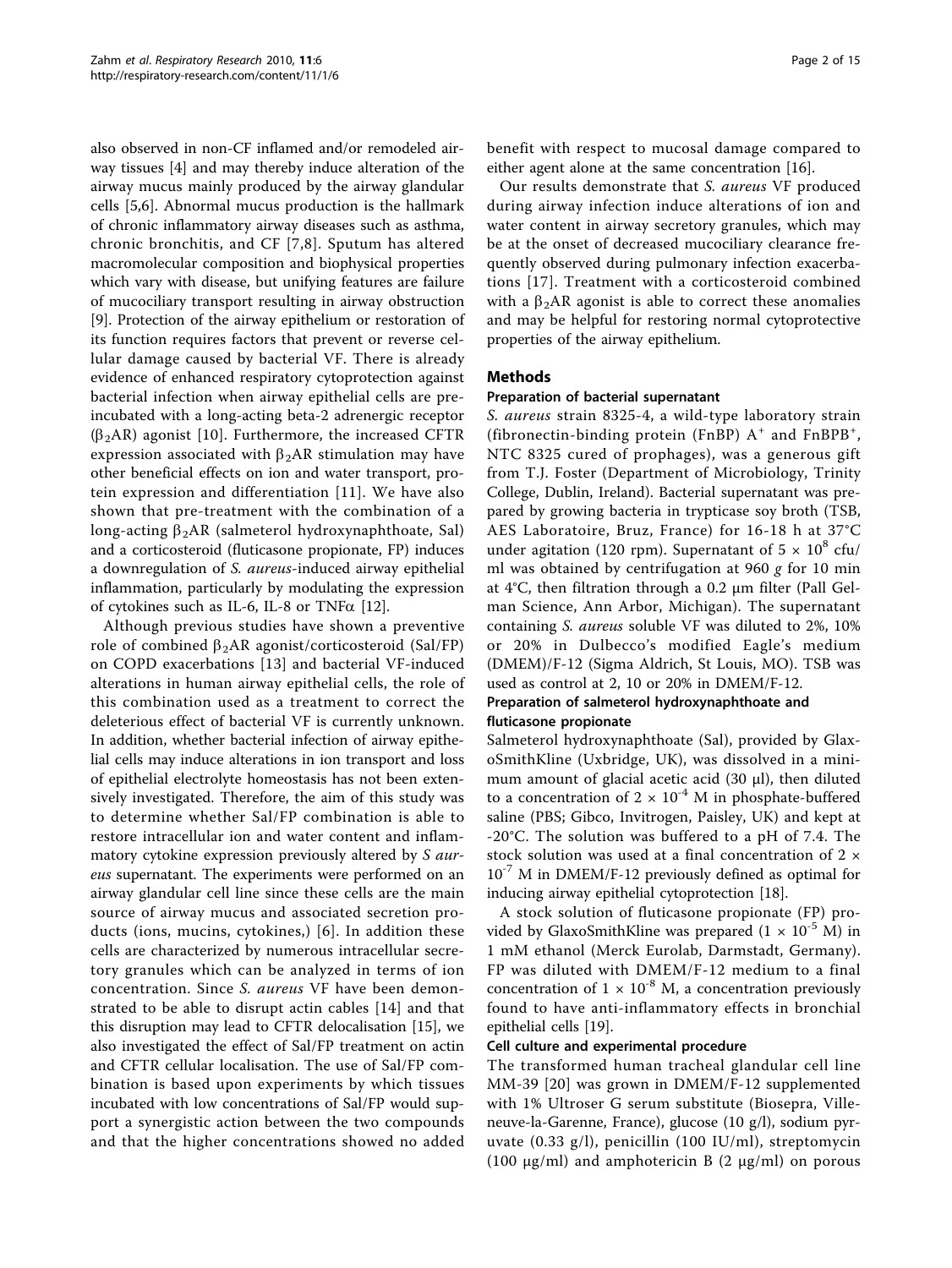membranes (12-well Transwell Clear, Costar, France) coated with type I collagen (50 μg/ml) prepared as previously described [[21\]](#page-14-0) and was cultured at 37°C under a 5%  $CO<sub>2</sub>$  atmosphere. In a first set of experiments to determine the effect of S. aureus supernatant on cell death, cells were incubated with 2%, 10% or 20% of S. aureus supernatant or with medium alone (DMEM/F-12 supplemented with 2%, 10% or 20% of TSB) for 5 hours. In the subsequent experiments, cells were incubated with either control medium alone (DMEM/F-12 supplemented with 2% of TSB), or in presence of S. aureus supernatant (2%) for 1 h, then treated with Sal/FP (2  $\times$  $10^{-7}$  M and  $1 \times 10^{-8}$  M, respectively) or vehicles (glacial acetic acid and ethanol) for 4 h.

#### Assessment of cell viability

A fluorescence staining method using propidium iodide and syto9 (Molecular Probes, Eugene, OR) was used to study the cell death/viability of airway epithelial cells incubated with S. aureus supernatant. Propidium iodide only penetrates into cells with damaged membranes, staining the cells in red, whereas syto9 penetrates into all cells, staining them in green. Briefly, at cell culture confluence, medium was removed from the culture plates, and cells were washed three times with sterile PBS and incubated with 2%, 10% or 20% of S. aureus supernatant or TSB, propidium iodide  $(1 \mu l/ml)$  and syto9 (1 μl/ml). Culture dishes were placed on the stage of an inverted microscope (Axiovert 200 M; Zeiss, Le Pecq, France) equipped with an environmental chamber (37°C, 5%  $CO<sub>2</sub>$ , 100% relative humidity) and with a charge-coupled device video camera (Coolsnap Fx; Roper Scientific, Tucson, AZ). Using Metamorph (Universal Imaging, Downingtown, PA) software, we recorded time-lapse fluorescent images every hour for 5 h. Variations of the fluorescence intensity of propidium iodide were related to the variation of the number of dead cells. To assess the cell viability, airway glandular cells were seeded on a 96 well microplate. At confluence, they were incubated for 5 h with 2%, 10% or 20% of S. aureus supernatant or TSB in culture medium and then for 1 hour with 1 mg/ml methylthiazolyldiphenyltetrazolium bromide (MTT, Sigma Aldrich, St Louis, MO). The dye was extracted with propanol-2 and the OD at 560 nm was read in a Xenius spectrophotometer (Safas, Monaco).

#### Western blot analysis

For membrane extract, 2% S. aureus supernatant-treated or 2% TSB-treated cells were disrupted mechanically in cold Tris buffer (50 mM Tris-HCL pH 7.5, 1 mM EDTA with complete protease inhibitor mixture (Roche Applied Science) for 15 min on ice and precipitated at 4°C overnight with 4% (v/v) trichloroacetic acid. After centrifugation (2500 g for 10 min at 4°C), the pellet was dissolved in 100 μl RIPA buffer. Six μg of protein extracts were separated by electrophoresis on 7.5% SDSpolyacrylamide gels and electroblotted to PVDF membranes using 100 V for 1 h at 4°C. Membranes were incubated for 1 h in a blocking buffer containing 5% non-fat dry milk in PBS with 0.1% Tween 20, then overnight with mouse anti-CFTR antibody (clone 24-1, 1:1000, R&D Systems, Lille, France) or with rabbit antiactin antibody (A2066, 1:1000, Sigma-Aldrich, St Louis MO, USA) and finally with horseradish peroxidase (HRP)-conjugated anti-mouse immunoglobulin antibody (1:1,000; DakoCytomation, Glostrup, Denmark) or horseradish peroxidase (HRP)-conjugated anti-rabbit immunoglobulin antibody (1:1000, DakoCytomation). Blots were revealed by using an ECL+ kit (GE Healthcare, Little Chalfont, UK) and analyzed by densitometry with a Fuji Las-1000 (Raytest, Courbevoie, France).

#### Actin and CFTR co-localisation by immunocytochemistry

To detect actin by immunofluorescence, we used an affinity isolated antigen specific antibody obtained from rabbit anti-actin antiserum by immuno-specific purification (A2066, 1:25, Sigma-Aldrich, St Louis MO, USA) [[22\]](#page-14-0). CFTR was detected using the MAB25031 antibody (clone 24-1, diluted 1:100, R&D Systems, Lille, France) which is recommended by the European Working Group on CFTR expression [[23](#page-14-0)]. MM-39 cells were seeded onto glass slides coated with type I collagen (50 μg/ml) and fixed at confluence with cold methanol for 10 min at -20°C. After sequential incubation with the anti-actin antibody, Alexa Fluor 594-conjugated goat anti-rabbit antibody (1:200, Molecular Probes, Eugene, OR), anti-CFTR antibody and Alexa Fluor 488-conjugated goat anti-mouse antibody (1:200, Molecular Probes), cells were incubated for 10 min with DAPI (4',6'-diamino-2-phenylindole, 200 ng/ml, Sigma Aldrich) for nuclear staining, then mounted with Aquapolymount antifading solution (Polysciences, Warrington, Pennsylvania) onto glass slides. Slides were observed under an AxioImager fluorescence microscope (Zeiss, Le Pecq, France) equipped with an apotome device (Zeiss). Images were recorded with a CCD video camera (Coolsnap, Roper Scientific, Tucson, AZ) at 40 successive z levels (0.25 μm between each z level) at ×63 magnification. The Metamorph software (Universal Imaging, Sunnyvale, CA) was used to quantify regions of overlap of actin and CFTR fluorescence. Both source images were thresholded and the areas of overlap were determined by calculating the number of pixels of actin staining overlaping with CFTR staining. Data were expressed in percentage of pixel overlap.

#### Measurement of chloride efflux

The chloride efflux in airway epithelial cells was evaluated by videomicroscopy using the halide-quenched dye 6-methoxy-N-(3-sulfopropyl) quinolinium probe (SPQ, Molecular Probes) in a chloride buffer solution (130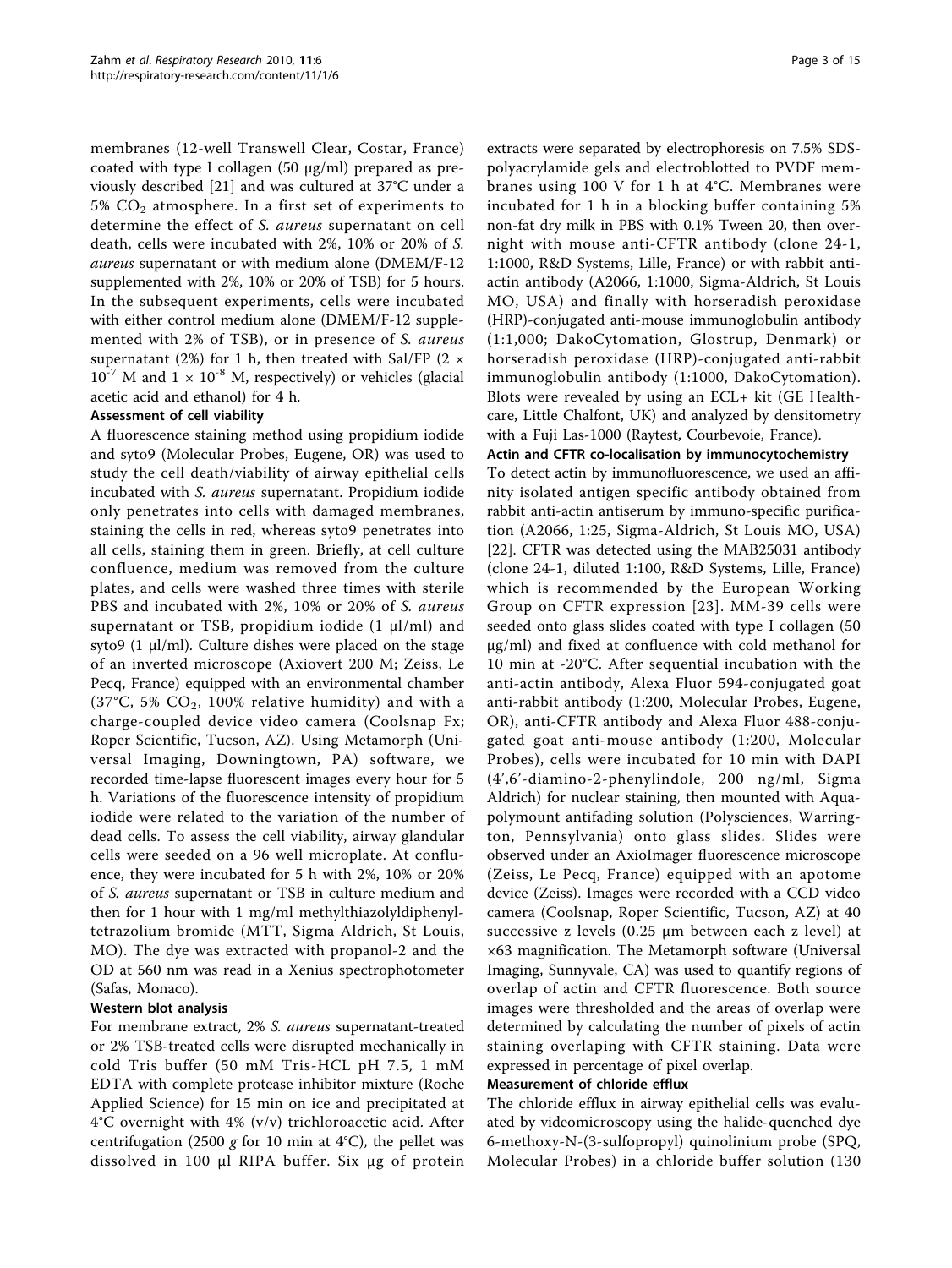mM NaCl, 2.4 mM  $K_2$ HPO<sub>4</sub>, 10 mM D-glucose, 1 mM  $\rm CaSO_4$ , 1 mM MgSO $_4$ , and 10 mM Hepes) made hypotonic by adding an equivalent volume of water, as previously described [[24](#page-14-0)]. Thereafter, the hypotonic chloride buffer was replaced by an isotonic chloride buffer for 15 minutes and then by a nitrate buffer in which the NaCl was replaced by 130 mM of NaNO $_3$ . The culture dish was placed on the heated stage of an inverted microscope (TE 300; Nikon, Champigny sur Marne, France). After 30 seconds, amiloride (10 μM), and 1.5 minutes later, forskolin (25  $\mu$ M), were added to the nitrate buffer. Throughout the experimental process, fluorescence images  $\lambda_{ex}$  at 365 nm and  $\lambda_{em}$  at 395 nm) were recorded every 15 seconds using a Micromax CCD camera and the Metafluor software (Roper Scientific, Evry, France). Chloride efflux was calculated by measuring the variations in SPQ fluorescence (∆F/∆t) over a 1.5 min incubation period after the addition of forskolin, and expressed as arbitrary units. In some experiments, the cells were incubated for 1 h in serum-free culture medium containing 5 μM CFTR<sub>inh-172</sub> (Sigma Aldrich), which is a thiazolidinone CFTR inhibitor [[25](#page-14-0)].

#### Ion and water content analysis

Ion and water content was determined using electron probe X-ray microanalysis and a quantitative dark field intensity technique with a scanning transmission electron microscope (STEM CM30, Philips) for measuring the *in situ* ion and water content in the cytoplasm and in the secretory granules of entire cryofixed cells [[26](#page-14-0)]. In practice, the cryosection of cells irradiated by an electron beam emits an X-ray signal. The emission spectrum corresponds to the counting of X-rays emitted according to their energy. The intensity ratio specific peak/background allows the measurement of the concentrations of all the elements detected in the spectrum. To obtain the exact value of the mass concentrations (mmol/kg dry weight) of the elements of interest (Na, Mg, S, Cl and K), we measured under the same experimental conditions, the specific peak/background ratio of the elements compared with standard samples of known mass concentrations. The mass concentrations in mmol/ kg of dry matter (Cd) can be converted into mmol/l of water  $(C_h)$  by using the equation  $C_h = ((100 - L)/L) \times$ Cd where L is the percentage of water determined by quantitative dark field imaging. The water mass content was deduced from the complement to 100% of dry mass content measured on the dark field images. We developed an original method for intracellular water content quantification with high spatial resolution (< 30 nm) based on dark field imaging. A hydrated cryosection contains a dry mass percentage (M) and its water complement (L) with  $L + M = 100\%$ . During biological sample freeze-drying inside the microscope column, water (under amorphous ice sate) is sublimed and then the relative dark field intensity becomes directly proportional to the percentage of sample dry mass. By image processing, we obtained a parametric image in which the grey levels were proportional to the mass water content (L). The intracellular water content (L) was calculated by comparison with relative dark field intensities of standard samples with known water content. According to the different experimental conditions, 36 to 65 secretory granules from 14 to 21 cells were analyzed. Prior to the quantitative X-ray microanalysis, we showed that the K/Na ratio in the nucleus and in the cytoplasm was higher than 5, which is a characteristic of living confluent cells [\[27](#page-14-0)].

## Cytokine secretion measurement

Culture medium was collected and cytokine protein levels were determined using sandwich enzyme-linked immunoabsorbent assays (ELISA) for IL-8, IL-6 and high-sensitivity TNFa detection (R&D Systems, Minneapolis, MN) following the manufacturer's instructions. Results are expressed as pg/ml.

#### RNA extraction and Reverse Transcriptase-Polymerase Chain Reaction analysis

RNA extraction of cells was performed with the High Pure RNA isolation kit (Roche Diagnostics GmBH, Mannheim, Germany) following the manufacturer's instructions. Reverse transcriptase (RT)-polymerase chain reaction (PCR) was performed with 10 ng of total RNA using the GeneAmp Thermostable RNA PCR Kit (Perkin Elmer, Foster City, CA) and three pairs of oligonucleotides (Eurogentec, Seraing, Belgium). Forward and reverse primers for human IL-8, TNF- $\alpha$ , and 28 S were designed as follows: IL-8 primers, forward 5'-GCCAAG-GAGTGCTAAAGAACTTAG-3', reverse 5'-GAATTCT-CAGCCCTCTTCAAAAAC-3'; TNF-a primers, forward 5'-CAGCCTCTTCTCCTTCCTGA-3', reverse 5'- TGAGGTACAGGCCCTCTGAT-3' and 28 S primers, forward 5'-GTTCACCCACTAATAGGGAACGTGA-3', reverse 5'-GGATTCTGACTTAGAGGCGTTCAGT-3'. For the IL-8 PCR, an initial denaturation at 95°C for 2 min was followed by 25 amplification cycles (denaturation at 94°C for 15 sec, annealing at 60°C for 20 sec, and elongation at 72°C for 10 sec) and a final 2-min elongation at 72°C. For the TNF- $\alpha$  PCR, the conditions were as follows: initial denaturation (94°C, 2 min), 29 amplification cycles (denaturation 94°C, 30 sec, annealing 59°C, 30 sec, and elongation 72°C, 30 sec) and final elongation (72°C, 7 min). For the 28 S PCR, the conditions were as follows: initial denaturation (95°C, 2 min), 13 amplification cycles (denaturation 94°C, 15 sec, annealing 66°C, 20 sec, and elongation 72°C, 10 sec), final elongation (72°C, 2 min). The expected sizes of the transcripts of IL-8, TNF- $\alpha$  and 28 S were 222 bp, 302 bp and 212 bp, respectively. RT-PCR products were separated by acrylamide gel electrophoresis, stained with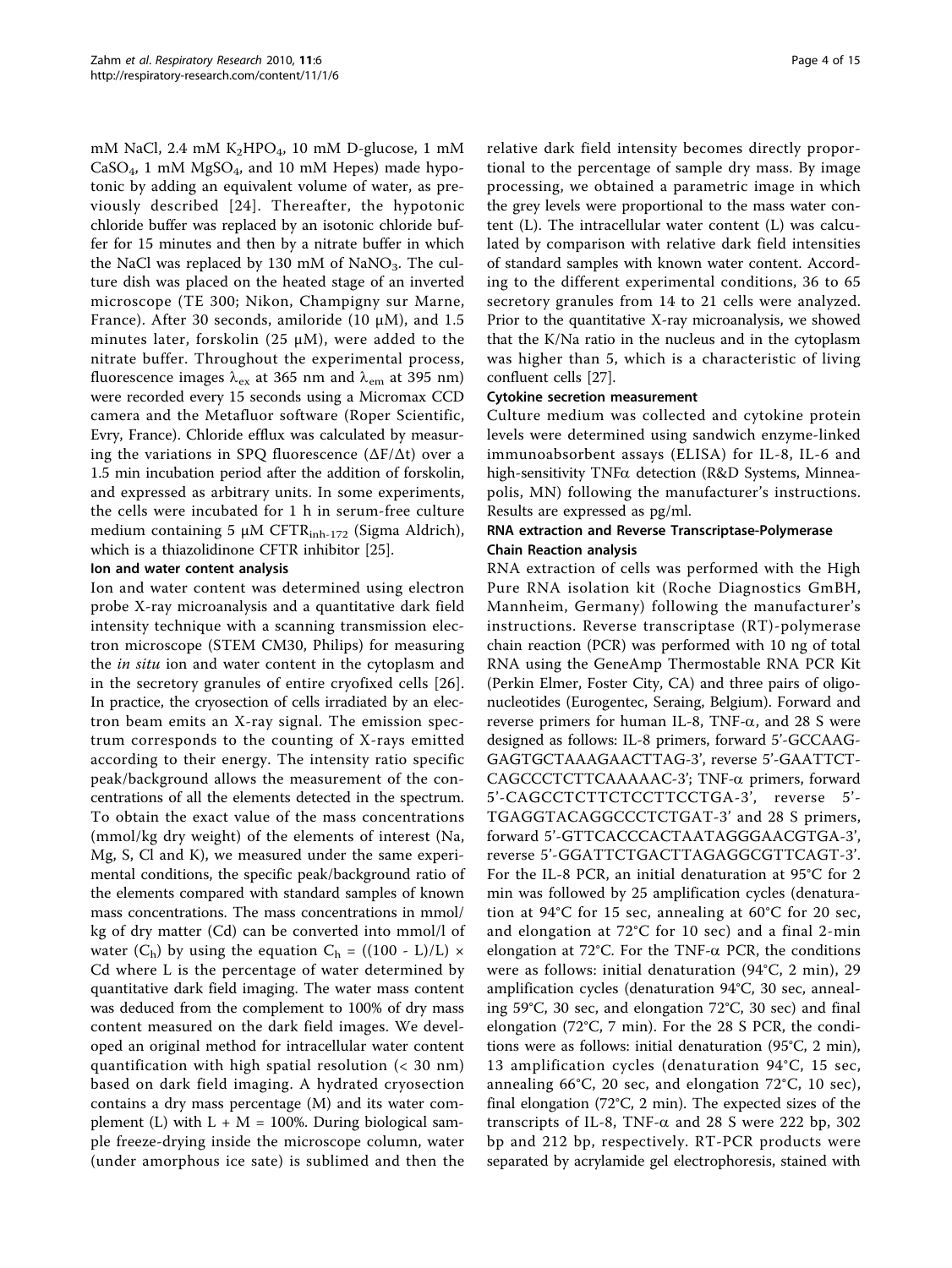SYBR gold (Molecular Probes) and visualized by fluorimetric scanning (Fuji, LAS-1000, Raytest, France). The IL-8 and TNF- $\alpha$  mRNA values were normalized to 28 S mRNA values. Results represent the mean  $\pm$  SD of eight independent experiments performed in duplicate.

#### Data analysis

Values were reported as mean ± SEM. Non parametric Man and Whitney test and one-way Kruskall-Wallis test were used for comparisons between groups and differences were considered to be statistically significant with P values less than 0.05.

#### Results

#### Effect of S. aureus supernatant on cell viability

To assess the effect of S. aureus supernatant on cell viability, airway glandular cells were incubated with increasing concentrations of bacterial supernatant. Cell death was evaluated by using the propidium iodide fluorescent probe and cell viability by using the MTT assay. Figure [1A](#page-6-0) displays fluorescent images recorded after 5 hours of incubation with S. aureus supernatant. In control condition or in presence of 2% S. aureus supernatant, a limited number of cells showed a red nucleus staining characteristic of dead cells, whereas the number of dead cells dramatically increased in presence of 10% or 20% of S. aureus supernatant. A typical timedependent increase in red fluorescent staining is displayed in figure [1B,](#page-6-0) showing a similar curve pattern for the control experiment and the experiment in presence of 2% S. aureus supernatant. The comparison of the grey levels of the red fluorescence after 5 h of incubation with S. aureus supernatants is shown in figure [1C](#page-6-0). A significant increase in fluorescence, reflecting the increase in cell death, was observed when the cells were incubated with 10% or 20% of S. aureus supernatant (p < 0.01). In parallel, using the MTT technique, we quantified by OD measurement the number of living cells and observed that this number significantly ( $p < 0.01$ ) decreased in presence of 10 or 20% of S. aureus supernatants (figure [1C](#page-6-0)). From these data we can therefore conclude that the incubation for 5 h with 2% S. aureus supernatant did not significantly altered the cellular viability.

#### Effect of S. aureus supernatant on CFTR expression

Immunofluorescence and Western blotting were used to test the effect of S. aureus supernatant on CFTR expression at the cell membrane level. As shown in figure [2](#page-7-0), we observed that the incubation of airway glandular cells with 2% S. aureus supernatant reduced the expression level of CFTR at the cell membrane, indicating a delocalisation of this protein from the apical membrane. CFTR localisation was assessed by using immunofluorescence imaging at different z levels. Figure [2A](#page-7-0) and [2B](#page-7-0) shows the cellular distribution of CFTR in a lateral image obtained from different z levels. In the control cells (figure [2A\)](#page-7-0) we observed a high staining at the apical pole of cells. In the cells treated with 2% S. aureus supernatant, we observed the loss of the CFTR staining at the apical pole and a more diffuse cytoplasmic staining. We performed complementary western blotting analysis on cell membrane extracts (figure [2C](#page-7-0)) and measured a significant ( $p < 0.05$ ) decrease in CFTR expression when the cells were incubated with 2% S. aureus supernatant (figure [2D\)](#page-7-0).

#### Actin and CFTR co-localisation is restored by Sal/FP treatment

Since it has been previously demonstrated that CFTR may directly bind actin and that this interaction may affect the functional properties of this channel protein [[28\]](#page-14-0), we aimed at analyzing the effect of S. *aureus* supernatant on actin and CFTR relationship. For that purpose, we examined the co-localisation of these proteins by immunofluorescence. The pattern of staining of CFTR (green staining) and actin (red staining) was essentially apical in control cells (figure [3A\)](#page-8-0). The incubation of cells with Sal/FP enhanced the apical localisation of CFTR (figure [3B\)](#page-8-0). In contrast, incubation of cells with 2% S. aureus supernatant induced an alteration in the localisation of CFTR which appeared to be more cytoplasmic (figure [3C](#page-8-0)) as previously shown in figure [2](#page-7-0). Treatment of cells with Sal/FP restored CFTR and actin apical localisation (figure [3D](#page-8-0)). Quantification of the colocalisation of CFTR and actin (figure [3E](#page-8-0)) showed that 2% S. aureus supernatant decreased by 47% the co-localisation index compared with control cells, but the difference was not statistically significant. Interestingly, treatment with Sal/FP alone or after S. aureus supernatant incubation significantly enhanced the co-localisation of the 2 proteins compared with control cells ( $p <$ 0.05) or with *S. aureus* supernatant-treated cells ( $p <$ 0.05).

#### S. aureus supernatant altered chloride efflux, ion and water content

We next analyzed the time-dependent effect of 2% S. aureus supernatant incubation on cAMP-mediated chloride efflux, and on cytoplasm and secretory granule ion and water content in airway epithelial cells. As shown in figure [4A](#page-9-0), a significant ( $p < 0.01$ ) time-dependent decrease in chloride efflux was observed after 4 hours of incubation with 2% S. aureus supernatant. This decrease became significant after 1 hour (36%) and reached 70% after 4 h incubation. To test whether the effect of S. aureus supernatant on chloride secretion was specific to CFTR function alteration, we compared the effect of S. aureus supernatant with the effect of a CFTR inhibitor. We observed that incubation of airway glandular cells with the CFTR inhibitor significantly reduced  $(p < 0.01)$  the chloride secretion and that this decrease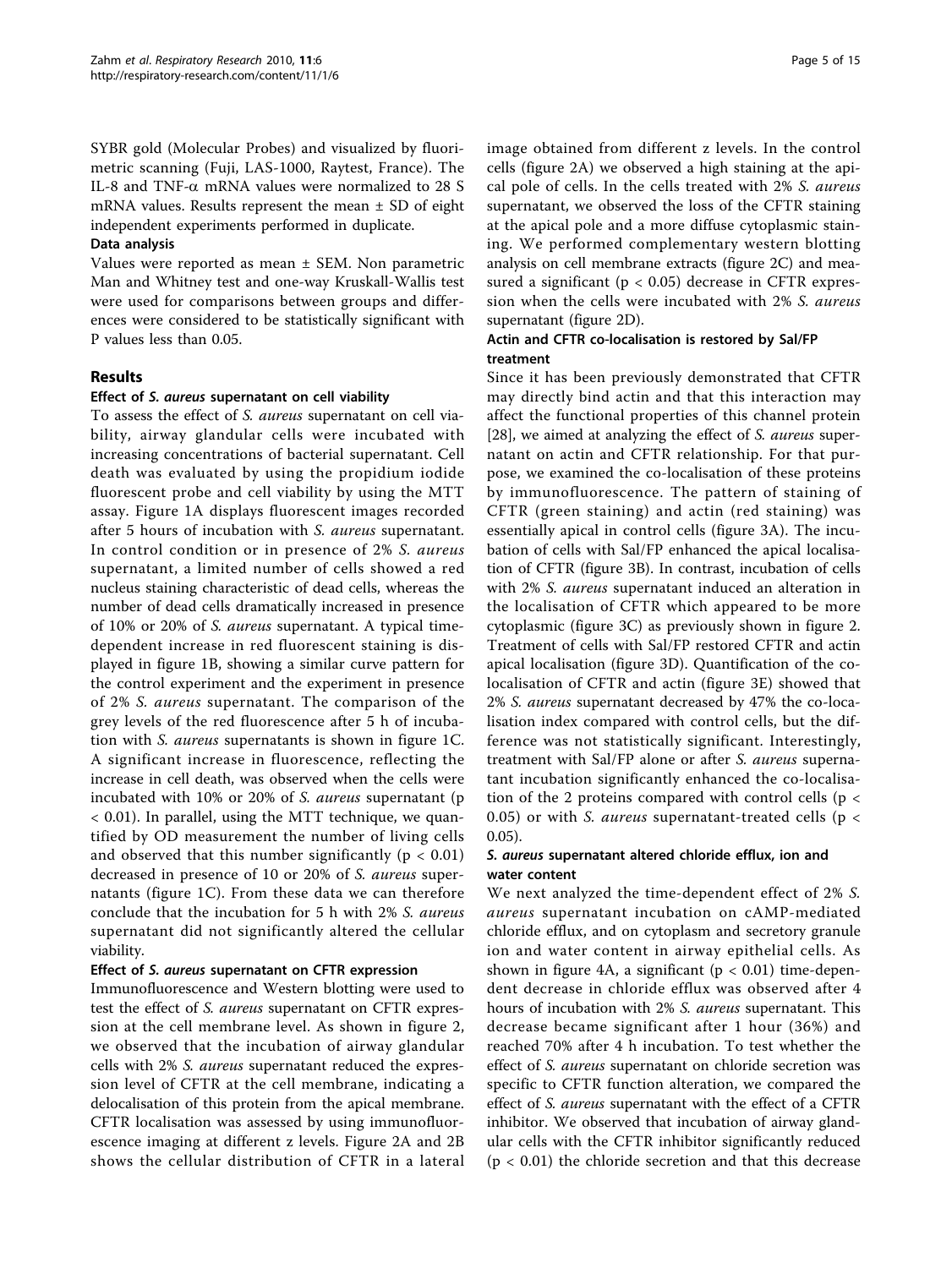<span id="page-6-0"></span>

(red staining) was used to visualize the dead cells and syto 9 fluorescent probe (green staining) was used to visualize all the cells. The number of dead cells was increased in presence of 10% or 20% of S. aureus supernatant. (B) Time-dependent increase in fluorescence intensity of propidium iodide in presence of the different concentrations of S. aureus supernatant. (C) Fluorescence intensity of the propidium iodide probe after 5 h of incubation with the different concentrations of S. aureus supernatant. The increase in fluorescence was significant when the cells were incubated with 10% or 20% of S. aureus supernatant (\*, p < 0.05; data represent the mean ± SEM of 3 different experiments). In parallel, the MTT technique showed the number of living cells. The decrease of OD was significant when the cells were incubated with 10% or 20% of S. aureus supernatant (\*\*,  $p < 0.01$ ; data represent the mean  $\pm$  SEM of 8 different wells).

was similar to the decrease observed after 4 h of incubation with 2% S. aureus supernatant (figure [4B\)](#page-9-0).

Figure [5](#page-10-0) shows the time-dependent effect of S. aureus supernatant on the ion concentration and water content measured either in the cell cytoplasm or in the secretory granules. After 2 hours of incubation with S. aureus supernatant, we observed a significant ( $p < 0.05$ ) increase in sodium concentration and a decrease in sulfur and chloride concentrations in the cytoplasm (figure [5A](#page-10-0)). In the secretory granules, 1 hour of incubation with *S. aureus* supernatant induced a significant increase  $(p < 0.05)$  in sulphur and potassium concentrations and in parallel a significant ( $p < 0.05$ ) decrease in chloride concentration (figure [5B\)](#page-10-0). The water content was signifi-cantly decreased in the cytoplasm (figure [5C,](#page-10-0)  $p < 0.05$ ) and in the secretory granules (figure [5D](#page-10-0),  $p < 0.01$ ) after 2 and 4 hours of incubation with S. aureus supernatant, respectively.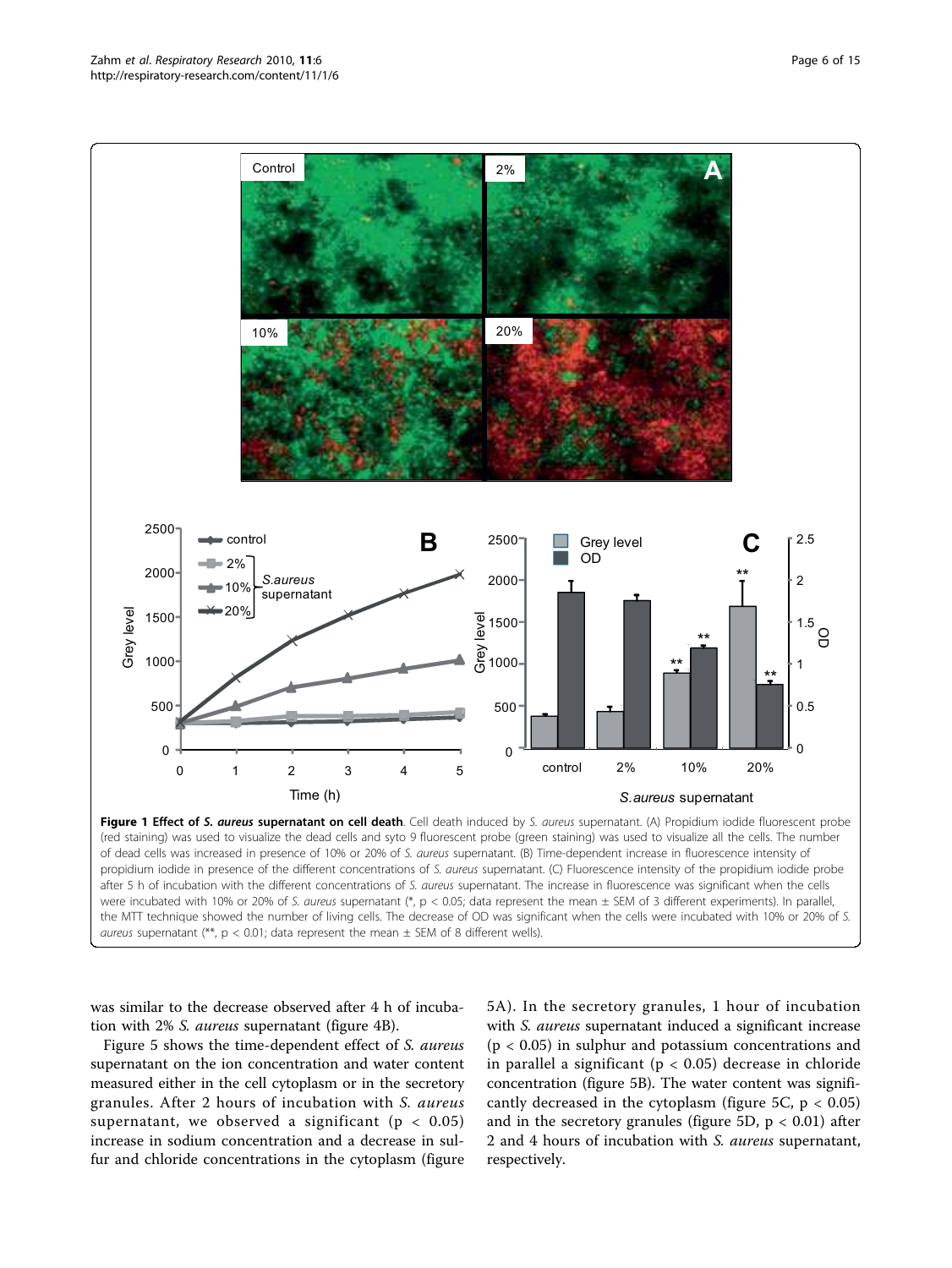<span id="page-7-0"></span>

Sal/FP restores chloride efflux, and ion and water content We analyzed the effect of Sal/FP combination on the chloride efflux and ion and water content in airway epithelial cells. The cells were incubated for 1 h with 2% S. aureus supernatant and then with Sal/FP for 4 h. As shown in figure [6](#page-11-0), we observed a significant decrease (p < 0.01) in chloride efflux after 1 h incubation with 2% S. aureus supernatant compared to control cells. Incubation of airway epithelial cells with Sal/FP restored the chloride efflux previously decreased by S. aureus supernatant. Interestingly, incubation of cells with Sal/FP alone significantly ( $p < 0.05$ ) enhanced the chloride efflux. We observed that Sal/FP treatment did not significantly modify the cytoplasmic ion and water content (data not shown), but significantly increased the chloride content (26  $\pm$  4 mM versus 16  $\pm$  5 mM p < 0.05) and decreased the sulfur  $(31 \pm 2 \text{ mM}$  versus  $42 \pm 6 \text{ mM}$ , p < 0.01) and potassium (72  $\pm$  3 mM versus 86  $\pm$  8 mM, p <

## 0.05) content in the secretory granules, compared with the S. aureus supernatant-treated cells (figure [7](#page-11-0)). Sal/FP treatment downregulates S. aureus supernatantinduced airway epithelial cytokine release

We investigated whether following the incubation of airway epithelial cells with S. aureus supernatant, treatment with Sal/FP was able to modulate cytokine release. Incubation of epithelial cells with S. aureus supernatant for 1 h induced a 12-fold, 21-fold and 21-fold increase  $(p < 0.01)$  in the release of IL-8, TNF $\alpha$  and IL-6, respectively, compared with control cells (figure [8A, B](#page-12-0) and [8C](#page-12-0)). Interestingly, following 1 h incubation of epithelial cells with S. aureus supernatant, a 4 h Sal/FP treatment significantly ( $p < 0.01$ ) reduced the *S. aureus* supernatant-induced IL-8 release (28%, figure [8A](#page-12-0)). Sal/FP treatment also decreased ( $p < 0.05$ ) S. aureus supernatantinduced  $TNF\alpha$  secretion (50%, figure [8B](#page-12-0)) whereas it had no effect on S. aureus supernatant-induced IL-6 release (figure [8C](#page-12-0)).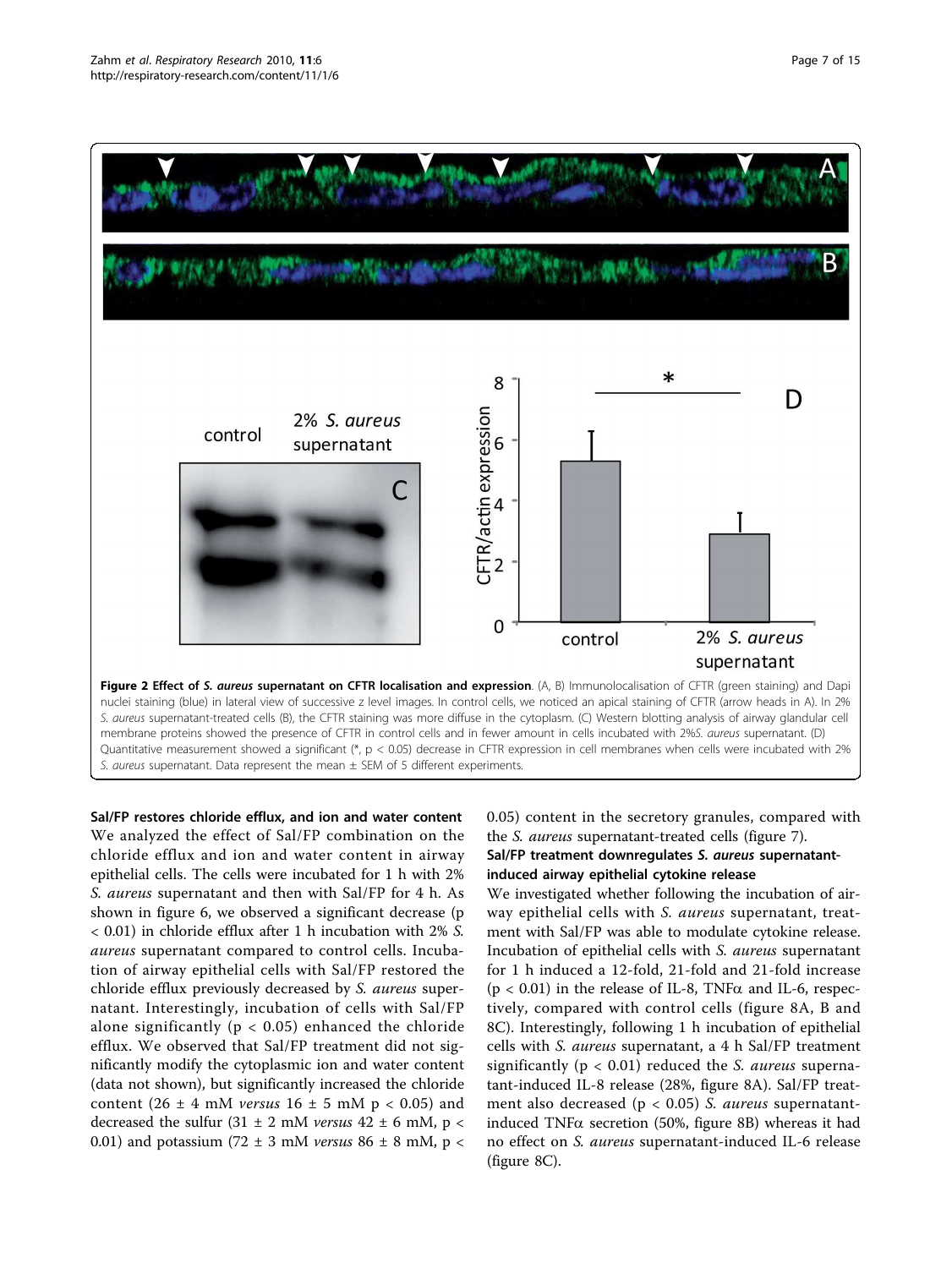<span id="page-8-0"></span>Zahm et al. Respiratory Research 2010, 11:6 http://respiratory-research.com/content/11/1/6



but the difference was not significant; the treatment with Sal/FP alone or after S. aureus supernatant incubation significantly enhanced the colocalisation of the 2 proteins compared with control or with S. aureus supernatant-treated cells (\*, p < 0.05). Data represent the mean  $\pm$  SEM of 3 different experiments.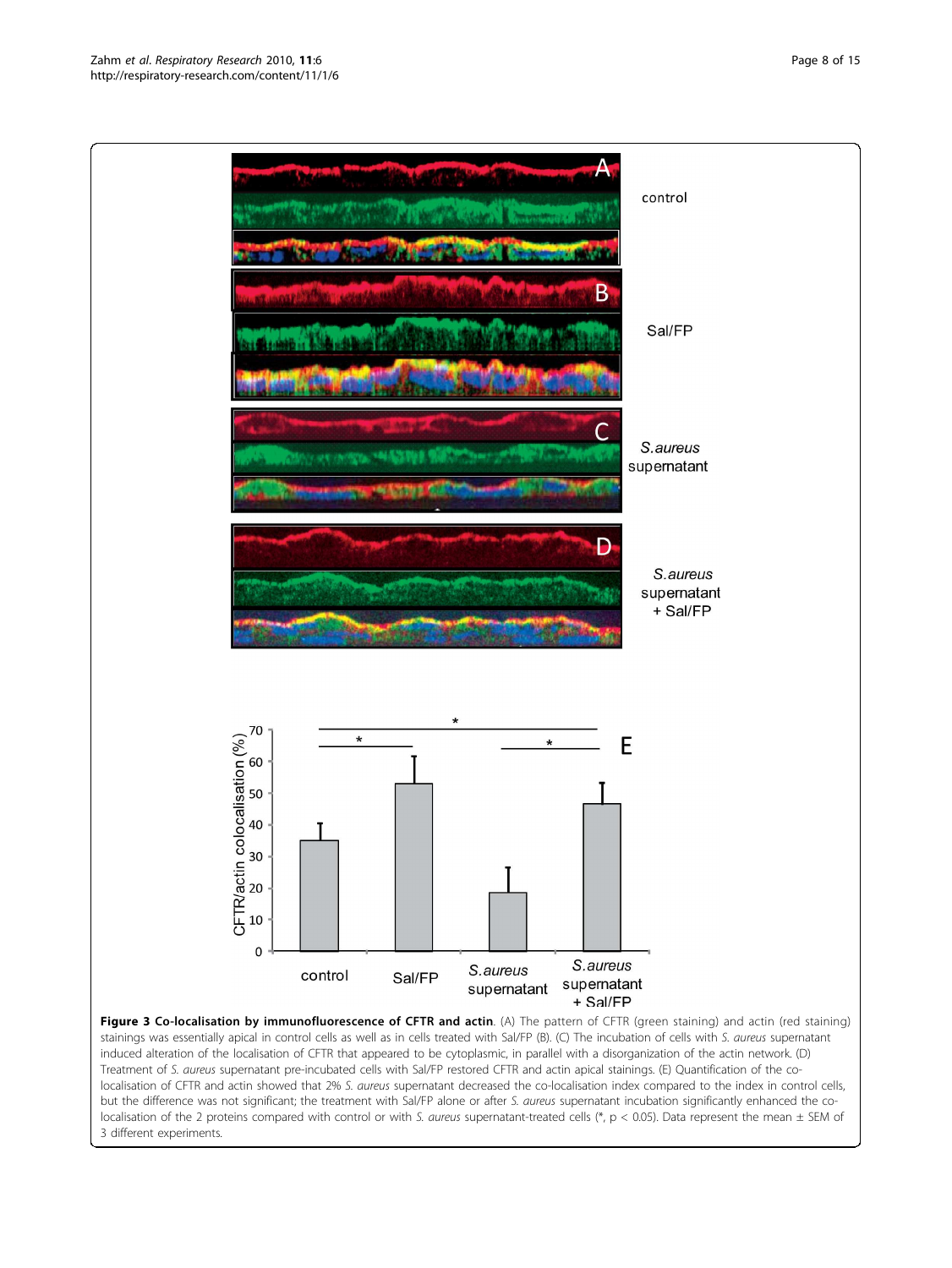<span id="page-9-0"></span>

## Sal/FP treatment downregulates S. aureus supernatantinduced airway epithelial cytokine mRNA levels

We next determined by semi-quantitative RT-PCR the effects of Sal/FP on S. aureus supernatant-induced IL-8 and TNF $\alpha$  mRNA levels. As shown in figure [9,](#page-12-0) incubation of epithelial cells with S. aureus supernatant for 1 h induced a 5-fold and a 3.5-fold increase ( $p < 0.05$ ) in IL-8 (figure [9A\)](#page-12-0) and TNFa mRNA (figure [9B](#page-12-0)) levels, respectively, compared with control cells. Following 1 h incubation of epithelial cells with *S. aureus* supernatant, Sal/FP treatment for 4 h significantly ( $p < 0.05$ ) reduced S. aureus supernatant-induced IL-8 mRNA level (36%, Figure [9A](#page-12-0)), but had no significant effect on  $TNF\alpha$ (figure [9B](#page-12-0)).

#### Discussion

In the present study, we show that the treatment of airway epithelial cells with a combination of a corticosteroid and a long-acting  $\beta_2AR$  agonist, after incubation with *S. aureus* supernatant, restores the function of airway glandular epithelial cells previously altered by bacterial VF. We pre-incubated airway glandular cells with crude extracts from S. aureus, which contain many types of VF including toxins and proteases. The main purpose of the present work was to evaluate the effect of drugs able to restore the airway epithelium functions rather than to pinpoint which bacterial factors are responsible for the alterations of these functions. We have chosen to test the effect of the combination of Sal and FP since it has been previously demonstrated that this combination induced a marked increase in the nuclear glucocorticoid receptor expression in airway epithelial cells and a significant synergistic decrease of IL-8, IL-6 and TNF- $\alpha$ , at both transcriptional and translational levels [\[12](#page-14-0)].

It has been suggested by Nadel and Borson [[29](#page-14-0)] that ion transport in airways can be severely altered during infection and inflammation. Indeed, Swiatecka-Urban et al [[30\]](#page-14-0) reported that a cell-free filtrate of Pseudomonas aeruginosa reduced CFTR-mediated transepithelial chloride secretion by inhibiting the endocytic recycling of CFTR. Our results are in accordance with recent studies which reported that recombinant sphingomyelinase C (membrane-damaging virulence factor originally called  $\beta$ -hemolysin) from S. aureus strongly inhibited CFTRdependent chloride current and that the cytoskeleton was remodelled through the acid sphingomyelinase/ceramide pathway [[31,32\]](#page-14-0). Moreover, it has been previously demonstrated that actin cytoskeleton organization was required for cAMP-dependent activation of CFTR [[33](#page-14-0),[34\]](#page-14-0). It is likely that the decreased activity of CFTR observed in presence of S. aureus supernatant could be related to the disruption of the actin cytoskeleton, leading to delocalisation and consequently inhibition of CFTR as demonstrated here by immunofluorescence. Glucocorticoids have been shown to increase the stability of actin filaments, increase actin polymerization, activate cytoskeleton-associated kinases and stabilize actin filaments against disruption by injury [[35](#page-14-0)]. We hypothesize that incubation of S. *aureus* supernatanttreated cells with FP might prevent actin cytoskeleton degradation, leading to the recovery of functional CFTR chloride channels. In addition to the effect of FP on CFTR function, Taouil et al [[11\]](#page-14-0) previously demonstrated that the  $\beta$ 2-AR agonist Sal was able to increase CFTR expression in human airway epithelial cells. It is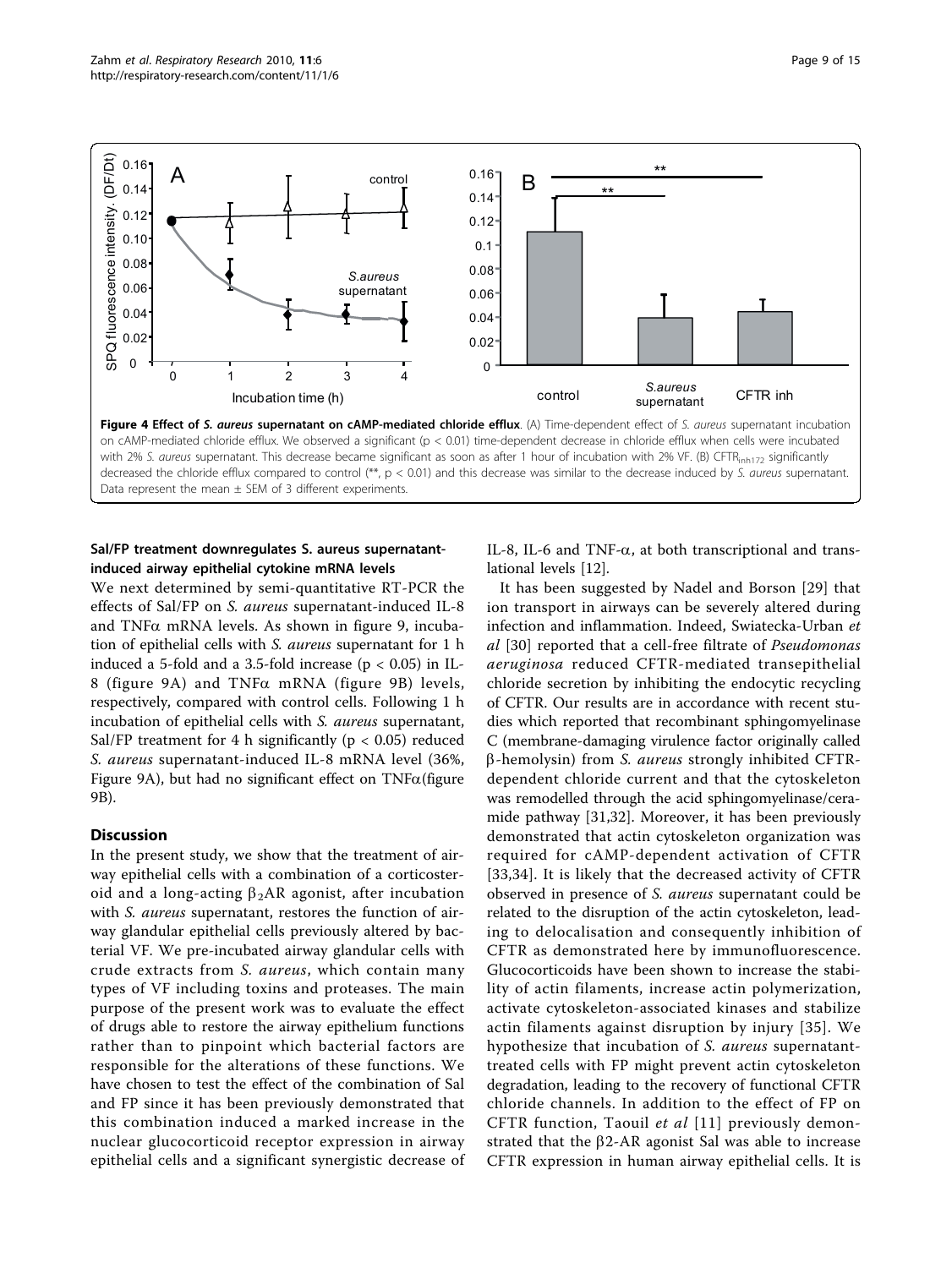<span id="page-10-0"></span>

also known that actin can interact directly or indirectly with epithelial ion channels through scaffolding proteins (NHERFs) or actin-binding proteins. Ganeshan et al [[36\]](#page-14-0) demonstrated that CFTR surface expression and chloride current were decreased by inhibitors of actin polymerisation. Together, these data indicate that modulation of the actin cytoskeleton may be a mechanism for regulating the CFTR function. Our findings also support the hypothesis that infection alters airway epithelial ion transport and that combination treatment with

glucocorticoids and long-acting  $\beta$ 2-AR agonists may be helpful in restoring normal epithelial ion transport function.

At the cytoplasmic level, we observed that S. aureus supernatant induced an increase in sodium concentration, which reflected an inability to regulate sodium absorption, likely related to a reduced CFTR function at the apical membrane. The reduced CFTR function is likely linked to CFTR delocalisation as assessed by immunocytochemistry. As a biological significance, one can compare this 3-fold increase in sodium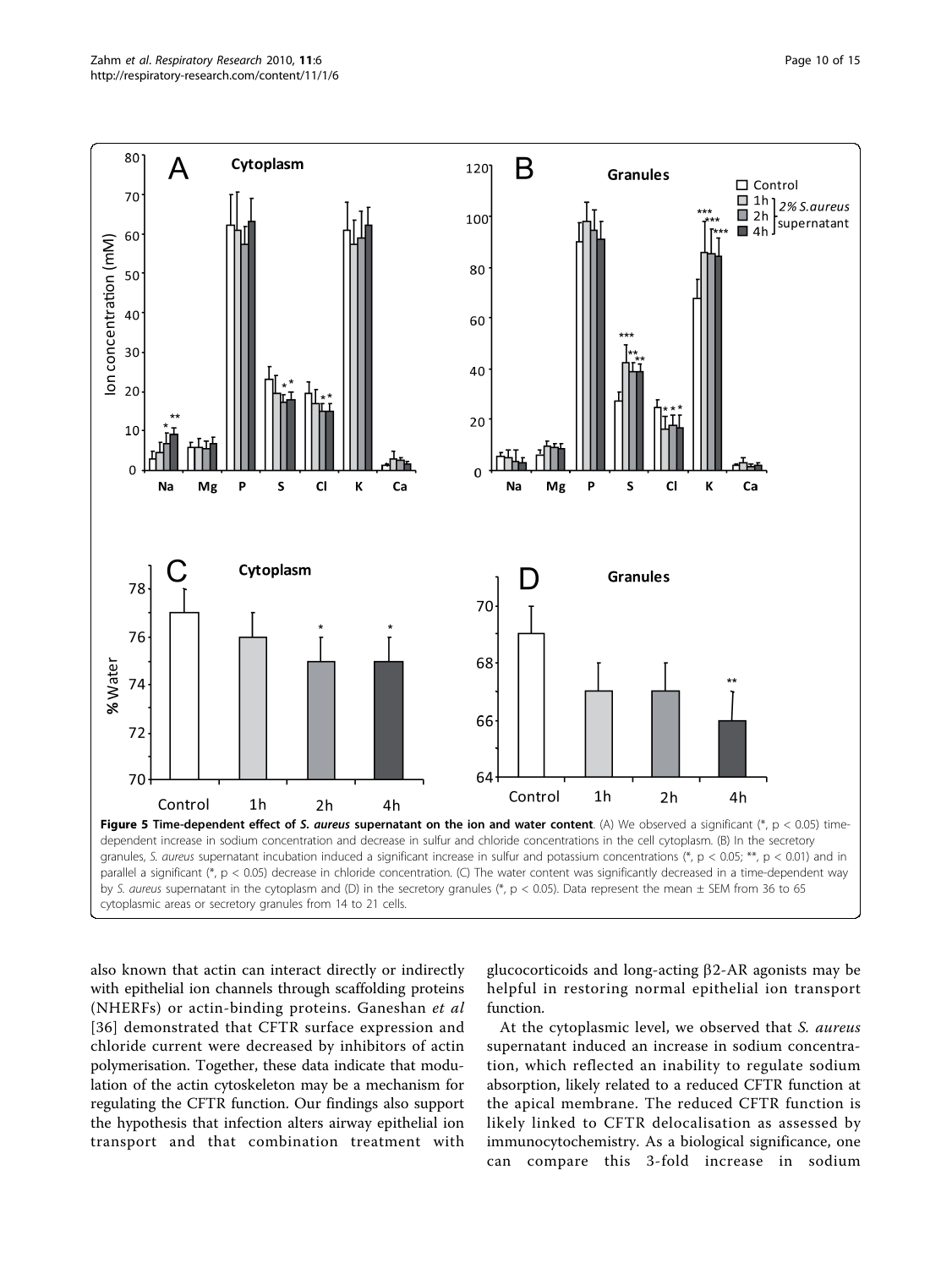<span id="page-11-0"></span>

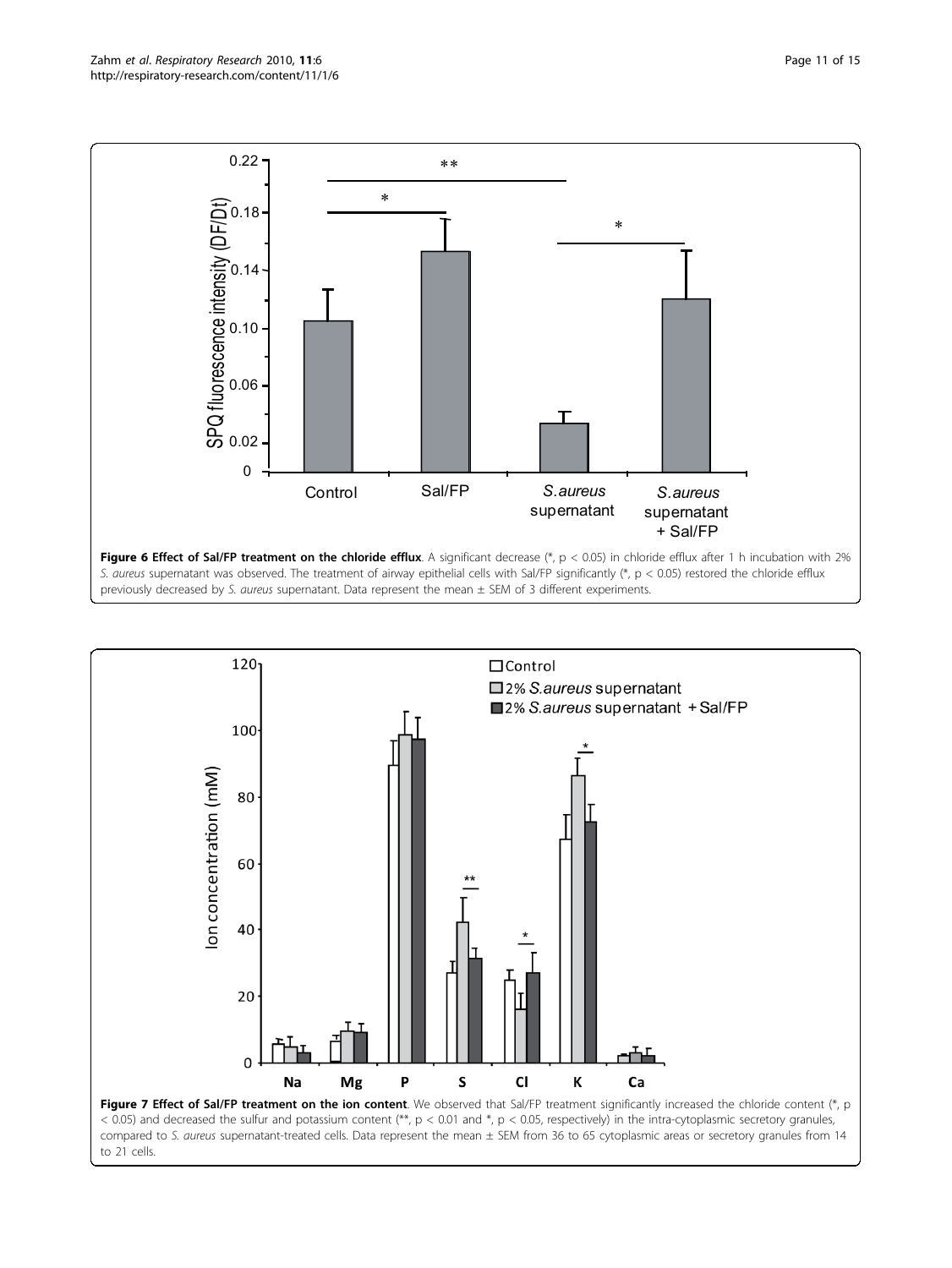<span id="page-12-0"></span>

concentration to the 5-fold increase that we observed when comparing sodium content in secretory granules from non-CF and CF cells [[37](#page-14-0)]. This increase was accompanied by a decrease in cytoplasmic chloride concentration, despite the defect of cAMP CFTR-mediated chloride secretion assessed by fluorescence microscopy. Since there was an increase in cytoplasmic calcium concentration, we can therefore hypothesize that calcium activated chloride channels (CaCC) could be involved. Increased cytosolic calcium in host cells can be induced by bacterial toxins [\[38](#page-14-0)]. We can therefore speculate that S. aureus supernatant may be responsible for the timedependent increase in calcium concentration, followed by the upregulation of CaCC and, as a consequence, an activation of calcium-dependent chloride conductance. The increase of sulfur content in the secretory granules



supernatant for 1 h was followed by treatment with Sal/FP for 4 h, S. aureus supernatant-induced IL-8 (A) mRNA level was significantly (\*, p < 0.05) reduced, but no significant effect was observed for TNF $\alpha$ . Results are normalized to the 28S level and are expressed as mean  $\pm$  SEM of 8 independent experiments performed in duplicate.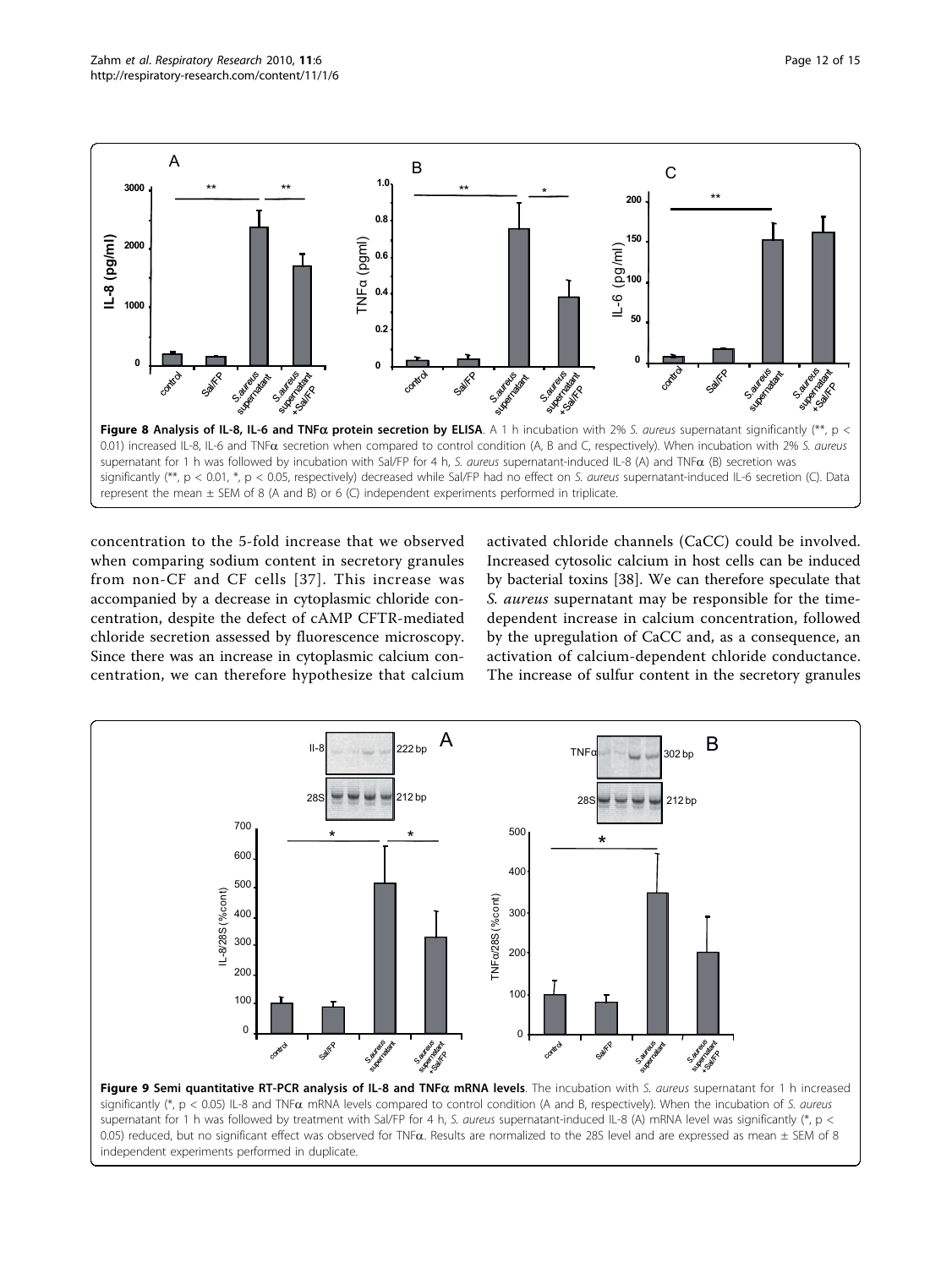<span id="page-13-0"></span>after incubation with S. aureus supernatant could be associated with increasing mucin synthesis observed in previous studies [\[39\]](#page-14-0). All these data suggest a general mechanism by which epithelial glandular cells respond to the presence of bacteria.

In a previous study [\[12](#page-14-0)], we have demonstrated that S. aureus supernatant induced an upregulation of proinflammatory molecules such as IL-8, IL-6 and TNF $\alpha$  at mRNA and protein levels. We also reported that the pre-incubation of airway cells with the combination of Sal and FP had a beneficial effect in downregulating inflammatory cytokines following S. aureus infection. Pro-inflammatory mediator levels are markedly increased in induced sputum of patients with COPD [[40](#page-14-0)]. The concentration of these mediators are further increased during acute exacerbations [\[41\]](#page-14-0) and a correlation has been reported between pro-inflammatory mediator concentrations and the bacterial colony count in sputum [[42](#page-14-0)]. In our present study, we confirm that S. aureus supernatant, even at low concentration, induces a marked increase in IL-6, IL-8 and  $TNF\alpha$  release by airway glandular cells. Elevated  $TNF\alpha$  levels are associated with increased IL-8 levels, and  $TNF\alpha$  is a major inducer of IL-8 expression in lung epithelial cells [[43](#page-14-0)]. In addition,  $TNF\alpha$  which is increased by S. aureus supernatant might also act on the regulation of CFTR function. Indeed, it has been reported that this cytokine was able to modulate ion secretion in different kind of epithelia. Although it increases ion secretion in human intestinal epithelium [[44\]](#page-14-0), TNF $\alpha$  attenuates  $\beta$  agonistevoked increase in chloride secretion across canine tracheal epithelium [\[45\]](#page-14-0). Using epithelial cells expressing wild-type CFTR or mutant CFTR lacking its PDZ-inter-acting domain, Dudez et al [\[46](#page-14-0)] have demonstrated that TNFa increased the amount of wild-type CFTR but not mutant CFTR in detergent-resistant membrane microdomains in which CFTR interacts with  $TNF\alpha$  receptor-1 signaling cascade to regulate cytokine expression. Alteration of the formation of this complex may provide an explanation to some dysfunction of epithelial cell lacking a functional CFTR as observed in our study or in CF. Some studies have shown that  $\beta$ 2-AR agonists, when given on their own, increased IL-8 release, but a strong synergistic inhibitory interaction between  $\beta$ 2-agonists and steroids on IL-8 production has been described [[47](#page-15-0)]. Steroids increase  $\beta$ 2-receptor synthesis and  $\beta$ 2-agonists prime glucocorticoid receptors for steroid-dependent activation and enhance nuclear translocation [[48](#page-15-0)]. Interestingly, post-treatment with the combination of Sal/FP significantly reduced the IL-8 and TNF $\alpha$  level compared with levels in S. aureus supernatant-treated cells.

#### Conclusion

The present data demonstrate that bacterial infection may lead to severe disruption of ion transport across the airway epithelium and to associated secretory granule dehydration, which may lead to defective mucociliary clearance in the airways, as previously shown by Puchelle et al who reported a relationship between the degree of infection and the rheological and transport properties of airway mucus in CF [[8\]](#page-14-0). Together, our data indicate that abnormal mucus and upregulation of inflammatory cytokines associated with defective ion transport could benefit from treatment with drugs that could restore a normal function of secretory airway cells.

#### Acknowledgements

FD was supported by association Vaincre La Mucoviscidose. This work was supported by Vaincre La Mucoviscidose and GlaxoSmithKline grants.

#### Author details

<sup>1</sup>INSERM, U903, Reims, F-51092, France. <sup>2</sup>INSERM, U926, Reims, F-51097 France. <sup>3</sup>Univ Reims Champagne Ardenne, IFR53, Reims, F-51097, France. <sup>4</sup>CHU Reims, Laboratoire Pol Bouin, Reims, F-51092, France. <sup>5</sup>GlaxoSmithKlein Research and Development, Middlesex, UK.

#### Authors' contributions

JMZ developed image analysis techniques, drafted the manuscript and participated in its design and coordination. FD carried out X-ray microanalysis and water content measurement. FT performed ELISA and RT-PCR for cytokine analysis. CK participated in cell culture and immunocytochemistry. BNR performed western blot analysis. JM, GB, MJ, CC and PB conceived the study, participated in its design and coordination and helped to draft the manuscript. All authors read and approved the final manuscript.

#### Competing interests

JMZ has received research grants from GSK (UK) to support work carried out in the laboratory. MJ is employed by GlaxoSmithKline who markets Seretide, a combination of a long-acting beta-agonist (salmeterol) and a corticosteroid (fluticasone propionate). FD, FT, BNR, CK, JM, GB, CC, PB do not have a financial relationship with a commercial entity that has an interest in the subject of this manuscript.

#### Received: 29 May 2009

Accepted: 20 January 2010 Published: 20 January 2010

#### References

- 1. Lowy FD: Staphylococcus aureus infections. N Engl J Med 1998, 339:520-532.
- 2. Burns JL, Emerson J, Stapp JR, Yim DL, Krzewinski J, Louden L, Ramsey BW, Clausen CR: Microbiology of sputum from patients at cystic fibrosis centers in the United States. Clin Infect Dis 1998, 27:158-163.
- 3. Dinges MM, Orwin PM, Schlievert PM: Exotoxins of Staphylococcus aureus. Clin Microbiol Rev 2000, 13:16-34.
- 4. Dupuit F, Kalin N, Brezillon S, Hinnrasky J, Tummler B, Puchelle E: CFTR and differentiation markers expression in non-CF and delta F 508 homozygous CF nasal epithelium. J Clin Invest 1995, 96:1601-1611.
- 5. Rogers DF: Physiology of airway mucus secretion and pathophysiology of hypersecretion. Respir Care 2007, 52:1134-1146.
- 6. Aikawa T, Shimura S, Sasaki H, Takishima T, Yaegashi H, Takahashi T: Morphometric analysis of intraluminal mucus in airways in chronic obstructive pulmonary disease. Am Rev Respir Dis 1989, 140:477-482.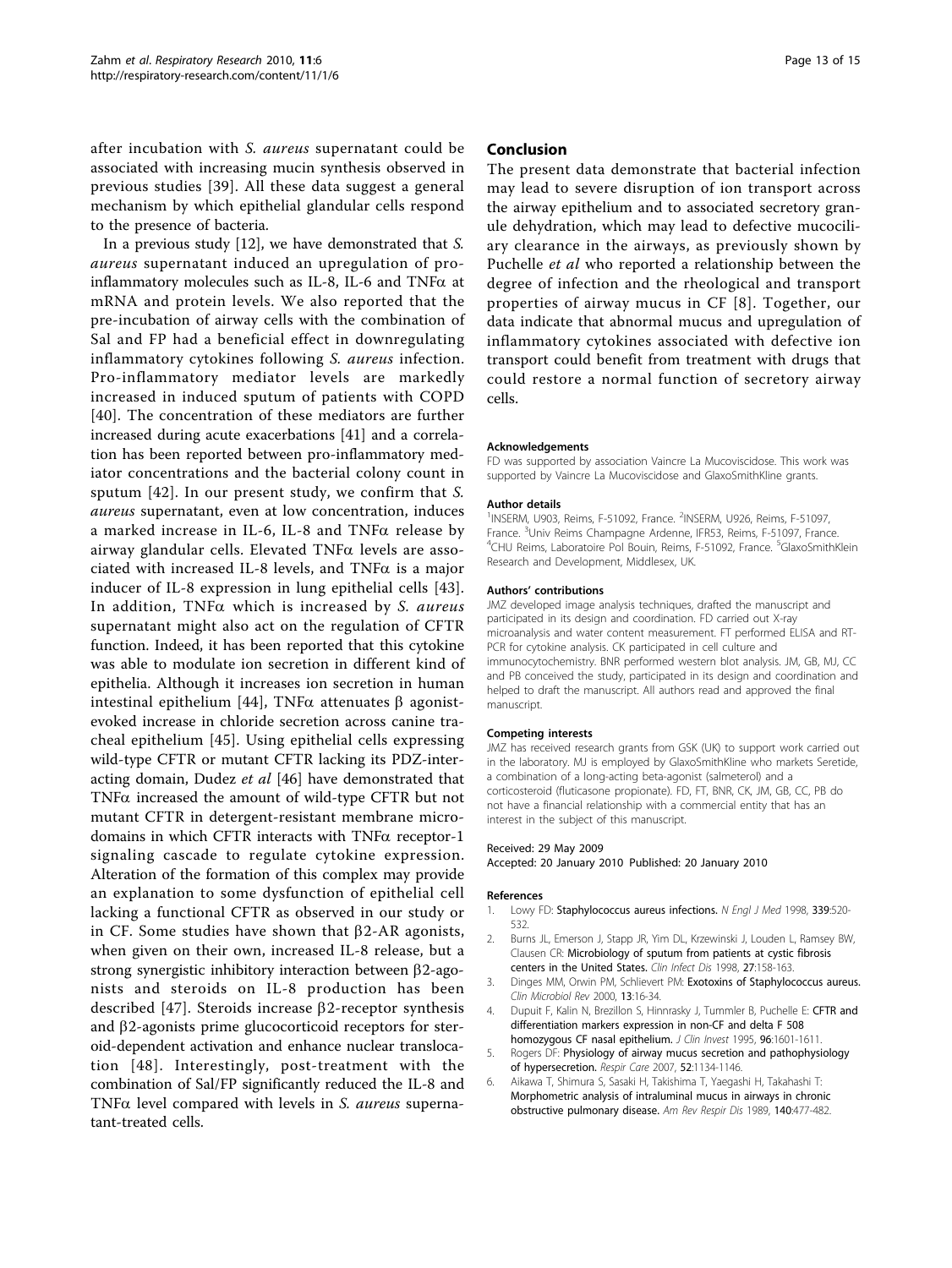- <span id="page-14-0"></span>7. Galabert C, Jacquot J, Zahm JM, Puchelle E: Relationships between the lipid content and the rheological properties of airway secretions in cystic fibrosis. Clin Chim Acta 1987, 164:139-149.
- Puchelle E, Jacquot J, Beck G, Zahm JM, Galabert C: Rheological and transport properties of airway secretions in cystic fibrosis–relationships with the degree of infection and severity of the disease. Eur J Clin Invest 1985, 15:389-394.
- 9. Voynow JA, Rubin BK: Mucins, mucus, and sputum. Chest 2009, 135:505-512.
- 10. Coraux C, Kileztky C, Polette M, Hinnrasky J, Zahm JM, Devillier P, De BS, Puchelle E: Airway epithelial integrity is protected by a long-acting beta2-adrenergic receptor agonist. Am J Respir Cell Mol Biol 2004, 30:605- 612.
- 11. Taouil K, Hinnrasky J, Hologne C, Corlieu P, Klossek JM, Puchelle E: Stimulation of beta 2-adrenergic receptor increases cystic fibrosis transmembrane conductance regulator expression in human airway epithelial cells through a cAMP/protein kinase A-independent pathway. J Biol Chem 2003, 278:17320-17327.
- 12. Fragaki K, Kileztky C, Trentesaux C, Zahm JM, Bajolet O, Johnson M, Puchelle E: Downregulation by a long-acting beta2-adrenergic receptor agonist and corticosteroid of Staphylococcus aureus-induced airway epithelial inflammatory mediator production. Am J Physiol Lung Cell Mol Physiol 2006, 291:L11-L18.
- 13. Wedzicha JA, Calverley PM, Seemungal TA, Hagan G, Ansari Z, Stockley RA: The prevention of chronic obstructive pulmonary disease exacerbations by salmeterol/fluticasone propionate or tiotropium bromide. Am J Respir Crit Care Med 2008, 177:19-26.
- 14. Boyer L, Doye A, Rolando M, Flatau G, Munro P, Gounon P, Clement R, Pulcini C, Popoff MR, Mettouchi A, Landraud L, Dussurget O, Lemichez E: Induction of transient macroapertures in endothelial cells through RhoA inhibition by Staphylococcus aureus factors. J Cell Biol 2006, 173:809-819.
- 15. Ganeshan R, Nowotarski K, Di A, Nelson DJ, Kirk KL: CFTR surface expression and chloride currents are decreased by inhibitors of N-WASP and actin polymerization. Biochim Biophys Acta 2007, 1773:192-200.
- 16. Dowling RB, Johnson M, Cole PJ, Wilson R: Effect of fluticasone propionate and salmeterol on Pseudomonas aeruginosa infection of the respiratory mucosa in vitro. Eur Respir J 1999, 14:363-369.
- 17. Nakagawa NK, Franchini ML, Driusso P, de Oliveira LR, Saldiva PH, Lorenzi-Filho G: Mucociliary clearance is impaired in acutely ill patients 1. Chest 2005, 128:2772-2777.
- 18. Dowling RB, Rayner CF, Rutman A, Jackson AD, Kanthakumar K, Dewar A, Taylor GW, Cole PJ, Johnson M, Wilson R: Effect of salmeterol on Pseudomonas aeruginosa infection of respiratory mucosa. Am J Respir Crit Care Med 1997, 155:327-336.
- 19. Escotte S, Tabary O, Dusser D, Majer-Teboul C, Puchelle E, Jacquot J: Fluticasone reduces IL-6 and IL-8 production of cystic fibrosis bronchial epithelial cells via IKK-beta kinase pathway. Eur Respir J 2003, 21:574-581.
- 20. Merten MD, Kammouni W, Renaud W, Birg F, Mattei MG, Figarella C: A transformed human tracheal gland cell line, MM-39, that retains serous secretory functions. Am J Respir Cell Mol Biol 1996, 15:520-528.
- 21. Chevillard M, Hinnrasky J, Pierrot D, Zahm JM, Klossek JM, Puchelle E: Differentiation of human surface upper airway epithelial cells in primary culture on a floating collagen gel. Epithelial Cell Biol 1993, 2:17-25.
- 22. Hata K, Yoshimoto T, Mizuguchi J: CD40 ligand rescues inhibitor of differentiation 3-mediated G1 arrest induced by anti-IgM in WEHI-231 B lymphoma cells. J Immunol 2004, 173:2453-2461.
- 23. European Working Group on CFTR Expression. http://pen2.igc.gulbenkian. pt/cftr/vr/index.html.
- 24. Bonnet N, Zahm JM: Analysis of image sequences in fluorescence videomicroscopy of stationary objects. Cytometry 1998, 31:217-228.
- 25. Thiagarajah JR, Song Y, Haggie PM, Verkman AS: A small molecule CFTR inhibitor produces cystic fibrosis-like submucosal gland fluid secretions in normal airways. FASEB J 2004, 18:875-877.
- 26. Baconnais S, Zahm J, Kilian L, Bonhomme P, Gobillard D, Perchet A, Puchelle E, Balossier G: X-ray microanalysis of native airway surface liquid collected by cryotechnique. J Microsc 1998, 191:311-319.
- 27. Zierold K: Heavy metal cytotoxicity studied by electron probe X-ray microanalysis of cultured rat hepatocytes. Toxicol In Vitro 2000, 14:557- 563.
- 28. Chasan B, Geisse NA, Pedatella K, Wooster DG, Teintze M, Carattino MD, Goldmann WH, Cantiello HF: Evidence for direct interaction between actin and the cystic fibrosis transmembrane conductance regulator. Eur Biophys J 2002, 30:617-624.
- 29. Dohrman A, Miyata S, Gallup M, Li JD, Chapelin C, Coste A, Escudier E, Nadel J, Basbaum C: Mucin gene (MUC 2 and MUC 5AC) upregulation by Gram-positive and Gram-negative bacteria. Biochim Biophys Acta 1998, 1406:251-259.
- 30. Swiatecka-Urban A, Moreau-Marquis S, MacEachran DP, Connolly JP, Stanton CR, Su JR, Barnaby R, O'Toole GA, Stanton BA: Pseudomonas aeruginosa inhibits endocytic recycling of CFTR in polarized human airway epithelial cells. Am J Physiol Cell Physiol 2006, 290:C862-C872.
- 31. Ramu Y, Xu Y, Lu Z: Inhibition of CFTR CI- channel function caused by enzymatic hydrolysis of sphingomyelin. Proc Natl Acad Sci USA 2007, 104:6448-6453.
- 32. Zeidan YH, Jenkins RW, Hannun YA: Remodeling of cellular cytoskeleton by the acid sphingomyelinase/ceramide pathway. J Cell Biol 2008, 181:335-350.
- 33. Prat AG, Cunningham CC, Jackson GR Jr, Borkan SC, Wang Y, Ausiello DA, Cantiello HF: Actin filament organization is required for proper cAMPdependent activation of CFTR. Am J Physiol 1999, 277:C1160-C1169.
- 34. Mazzochi C, Benos DJ, Smith PR: Interaction of epithelial ion channels with the actin-based cytoskeleton. Am J Physiol Renal Physiol 2006, 291: F1113-F1122.
- 35. Ransom RF, Lam NG, Hallett MA, Atkinson SJ, Smoyer WE: Glucocorticoids protect and enhance recovery of cultured murine podocytes via actin filament stabilization. Kidney Int 2005, 68:2473-2483.
- 36. Ganeshan R, Nowotarski K, Di A, Nelson DJ, Kirk KL: CFTR surface expression and chloride currents are decreased by inhibitors of N-WASP and actin polymerization. Biochim Biophys Acta 2007, 1773:192-200.
- 37. Baconnais S, Delavoie F, Zahm JM, Milliot M, Terryn C, Castillon N, Banchet V, Michel J, Danos O, Merten M, Chinet T, Zierold K, Bonnet N, Puchelle E, Balossier G: Abnormal ion content, hydration and granule expansion of the secretory granules from cystic fibrosis airway glandular cells. Exp Cell Res 2005, 309:296-304.
- 38. Tran Van Nhieu G, Clair C, Grompone G, Sansonetti P: Calcium signalling during cell interactions with bacterial pathogens. Biololy of the Cell 2004, 96:93-101.
- 39. Dohrman A, Miyata S, Gallup M, Li JD, Chapelin C, Coste A, Escudier E, Nadel J, Basbaum C: Mucin gene (MUC 2 and MUC 5AC) upregulation by Gram-positive and Gram-negative bacteria. Biochim Biophys Acta 1998, 1406:251-259.
- 40. Keatings VM, Collins PD, Scott DM, Barnes PJ: Differences in interleukin-8 and tumor necrosis factor-alpha in induced sputum from patients with chronic obstructive pulmonary disease or asthma. Am J Respir Crit Care Med 1996, 153:530-534.
- 41. Aaron SD, Angel JB, Lunau M, Wright K, Fex C, Le Saux N, Dales RE: Granulocyte inflammatory markers and airway infection during acute exacerbation of chronic obstructive pulmonary disease. Am J Respir Crit Care Med 2001, 163:349-355.
- 42. Hill AT, Campbell EJ, Hill SL, Bayley DL, Stockley RA: Association between airway bacterial load and markers of airway inflammation in patients with stable chronic bronchitis. Am J Med 2000, 109:288-295.
- 43. Chandru H, Boggaram V: The role of sphingosine 1-phosphate in the TNF-alpha induction of IL-8 gene expression in lung epithelial cells. Gene 2007, 391:150-160.
- 44. Bode H, Schmitz H, Fromm M, Scholz P, Riecken EO, Schulzke JD: IL-1beta and TNF-alpha, but not IFN-alpha, IFN-gamma, IL-6 or IL-8, are secretory mediators in human distal colon. Cytokine 1998, 10:457-465.
- 45. Satoh M, Sasaki T, Shimura S, Sasaki H, Takishima T: Tumor necrosis factor attenuates beta agonist-evoked Cl- secretion in canine tracheal epithelium. Respir Physiol 1991, 84:379-387.
- 46. Dudez T, Borot F, Huang S, Kwak BR, Bacchetta M, Ollero M, Stanton BA, Chanson M: CFTR in a lipid raft-TNFR1 complex modulates gap